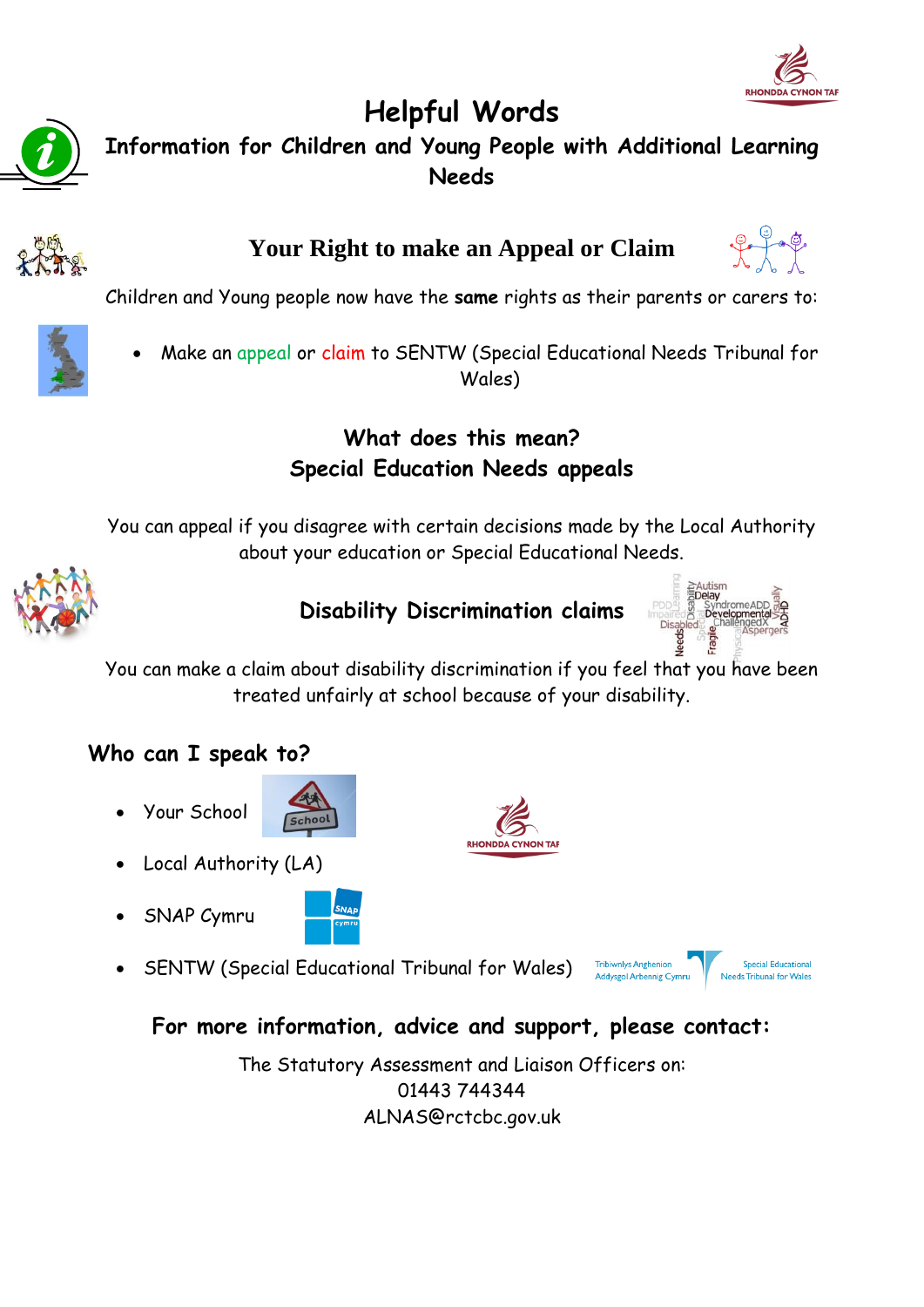# **Helpful Words**











|  | _______ |  |
|--|---------|--|

| <b>ALN/SEN</b>                                               | If you need extra help in school, it means<br>that you have Additional Learning Needs<br>(ALN) or Special Educational Needs<br>(SEN). Lots of children receive extra help<br>in school and you shouldn't worry if you<br>need some too.                                    |
|--------------------------------------------------------------|----------------------------------------------------------------------------------------------------------------------------------------------------------------------------------------------------------------------------------------------------------------------------|
| <b>Disability</b>                                            | A disabled person could have difficulty<br>walking, seeing, hearing or understanding<br>things. You cannot always see a disability.<br>Lots of disabled people have aid to help<br>them do the things that they find difficult<br>more easily.                             |
| Local<br>authority                                           | The local authority is an organisation that<br>is responsible for lots of local services,<br>including schools and many things to do<br>with your education. Your local authority is<br>Rhondda Cynon Taf County Borough<br>Council.                                       |
| <b>Statutory</b><br>assessment                               | An assessment is when as much<br>information as possible is collected<br>together, from lots of different people and<br>places and a decision is made about what<br>to do next. Statutory means that the law<br>says that it must be done                                  |
| <b>Proposed</b>                                              | When something is proposed it is<br>suggested. A proposed course of action<br>will be thought about by everyone involved<br>and, hopefully, they will all agree that the<br>decisions that have been put forward are<br>in everyone's best interests.                      |
| <b>Amendment</b>                                             | Amendment is another word for change. If<br>any of the people involved in the decisions<br>do not agree with the proposed course of<br>action, it can be amended to something<br>slightly different.                                                                       |
| <b>Statement of</b><br>special<br>educational<br>needs (SEN) | After the assessment has taken place, the<br>local authority might decide that you need<br>a Statement of Special Educational Needs<br>(SEN). This is a document that includes<br>details of what you need extra help with in<br>school and how that help should be given. |